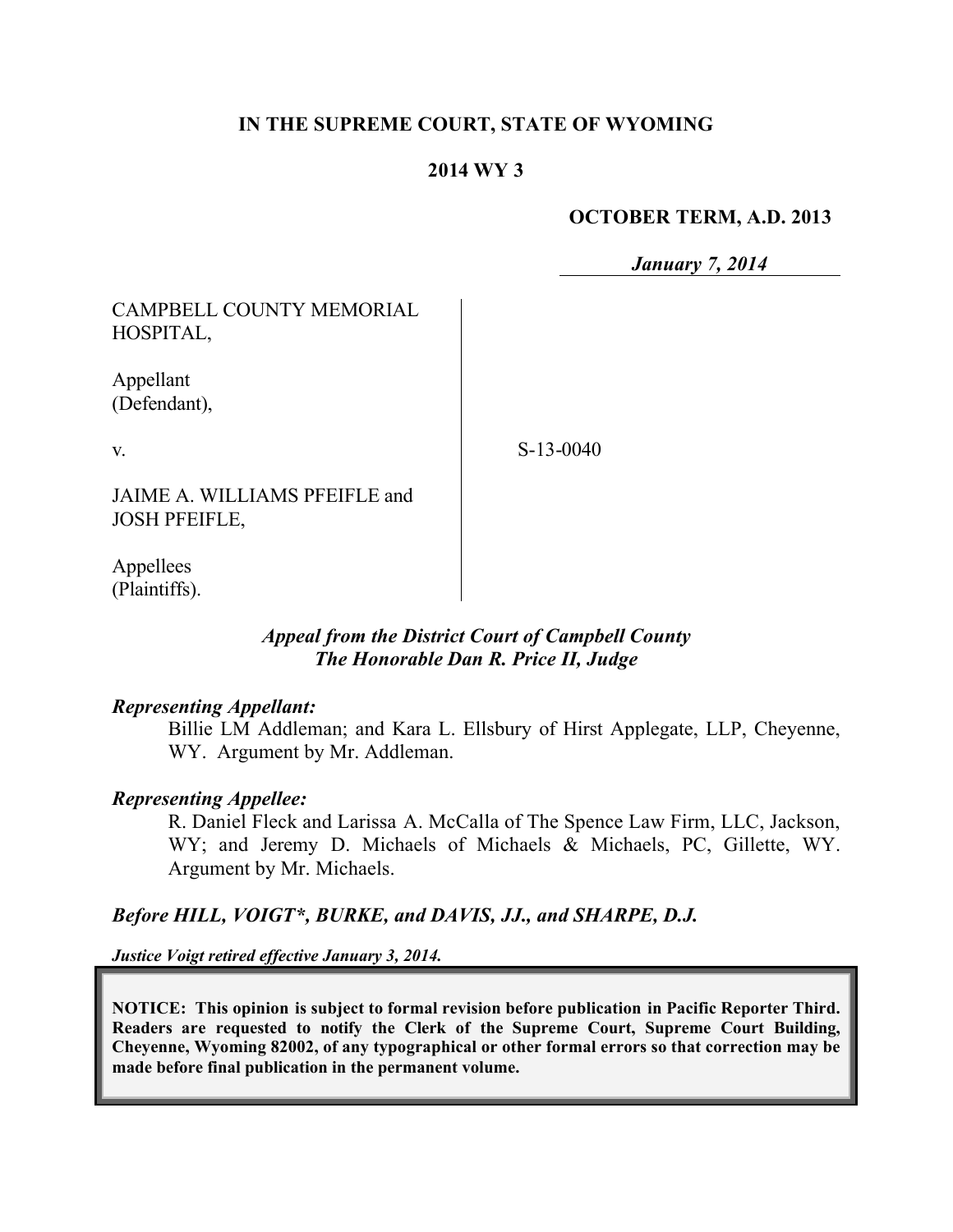## **SHARPE,** District Judge.

[¶1] Campbell County Memorial Hospital ("the hospital") appeals from a district court order denying its motion for partial summary judgment in a medical malpractice action. The district court determined that a government hospital could be vicariously liable for acts of non-employees or independent contractors under the doctrine of ostensible agency. The district court based its ruling on this Court's decision in *Sharsmith v. Hill,*  764 P.2d 667 (Wyo. 1988). On appeal, the hospital contends the district court erred in its interpretation of *Sharsmith.* The hospital asserts *Sharsmith* did not create an implied waiver of sovereign immunity under the Wyoming Governmental Claims Act.We agree. We therefore reverse and remand for further proceedings consistent with this opinion.

# *ISSUES*

[¶2] Appellant Campbell County Memorial Hospital presents the following issue for our consideration:

> Whether a governmental entity is liable for the negligence of a non-employee under the Wyoming Governmental Claims Act ("WGCA" or "Act").

Appellee Jamie Pfeifle restates the issues as follows:

A. Whether the Wyoming Governmental Claims Act applies to Campbell County Memorial Hospital because the hospital obtained liability insurance to cover these circumstances;

B. Whether the Wyoming Governmental Claims Act's remedy provisions apply only to tort claims brought under specific provisions of the Act and do not in any way limit contract-based claims or remedies;

C. Whether Certified Registered Nurse Anesthetist Amanda Phillips fits the Wyoming Governmental Claims Act's definition of public employee; and

D. Whether Campbell County Memorial Hospital is liable for Certified Registered Nurse Anesthetist Amanda Phillips' negligence because the hospital created the appearance that Phillips was the hospital's employee.

# *FACTS*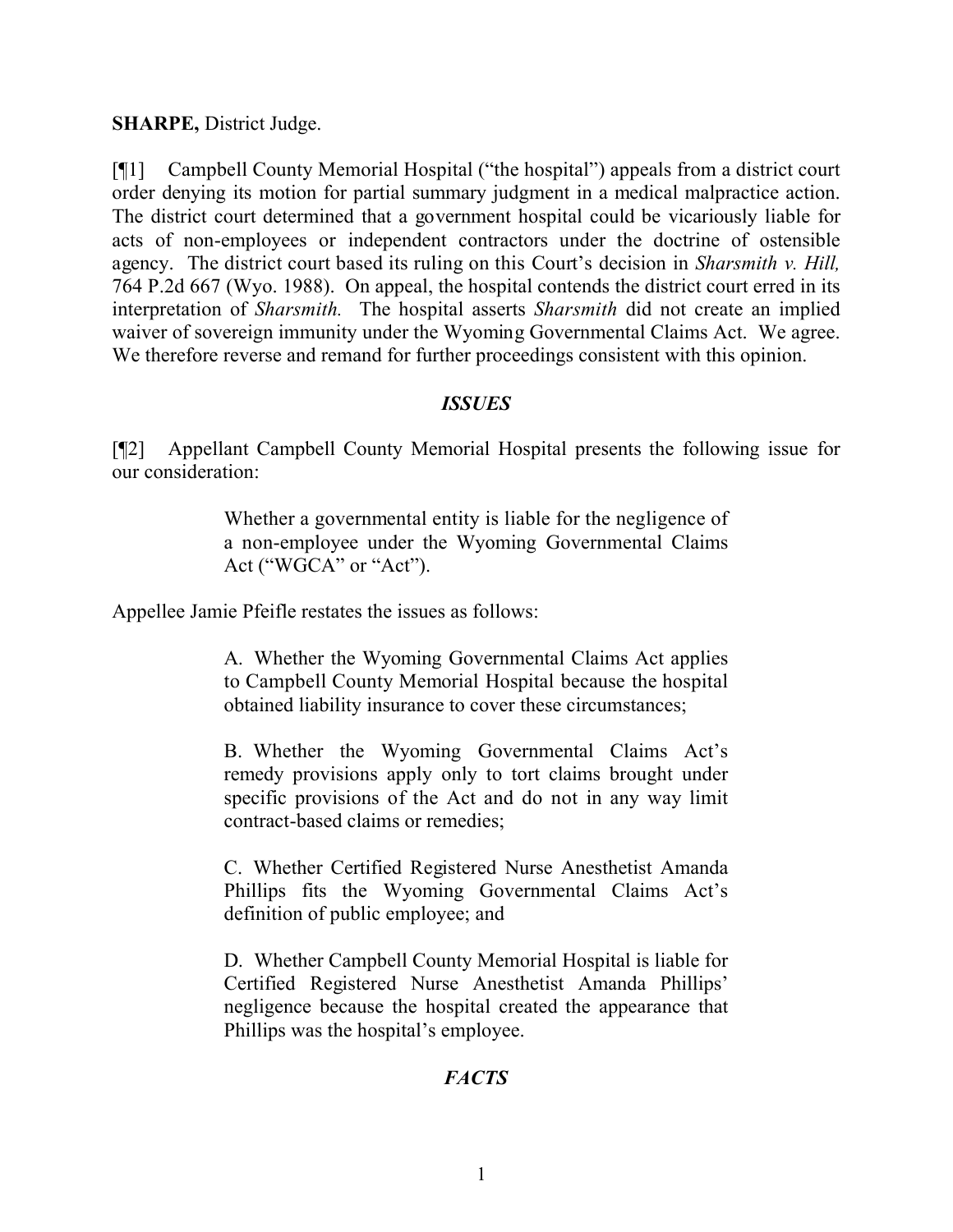[¶3] Campbell County Memorial Hospital ("the hospital") is a governmental entity in Gillette, Wyoming. The hospital contracted with Northern Plains Anesthesia Associates, P.C. ("Anesthesia Associates") to provide anesthesia services for the hospital. Amanda Phillips ("Phillips" or "Nurse Phillips") was a certified registered nurse anesthetist for Anesthesia Associates when the conduct in dispute occurred.

[¶4] On September 24, 2008, Jamie Pfeifle ("Pfeifle") went to the hospital to have a baby. Although she anticipated that the baby would be delivered after labor was induced, the attending obstetrician ordered a cesarean section. In preparation for the cesarean section, Nurse Phillips attempted to administer spinal anesthesia to Pfeifle. After the first attempt failed, she tried to administer anesthesia two more times. Pfeifle claims she experienced severe pain and paresthesia during each procedure. Pfeifle maintains that Nurse Phillips' repeated attempts to administer the anesthesia caused permanent disability and other damages.

[¶5] After complying with the claim requirements of the Wyoming Governmental Claims Act ("WGCA" or "Act"), Jamie and her husband Josh filed this action on December 28, 2010.<sup>1</sup> The Pfeifles' complaint alleged separate negligence claims against the hospital, Anesthesia Associates, Phillips, and another party. Plaintiffs' complaint alleged that Nurse Phillips acted as an employee of Anesthesia Associates at the time of the spinal anesthesia procedures. Alternatively, the complaint alleged Nurse Phillips acted as an employee or agent of the hospital, thereby making the hospital vicariously liable for Phillips' claimed negligence. In their respective answers, the hospital, Anesthesia Associates and Nurse Phillips denied that Phillips acted as an employee of the hospital at the time of the alleged negligence. Rather, the defendants asserted that Nurse Phillips was an employee of Anesthesia Associates.

[¶6] On March 22, 2012, the hospital filed a motion for partial judgment on the pleadings pursuant to W.R.C.P. 12(c). In support of its motion, the hospital relied on the answers filed by Phillips and Anesthesia Associates admitting that Phillips was an employee of Anesthesia Associates and not the hospital. The hospital argued that it could only be held liable for acts of "public employees" under the WGCA and that the Act specifically excludes "independent contractors" from the definition of public employees. Accordingly, the hospital argued it was entitled to judgment as a matter of law on the Pfeifles' claims asserting vicarious liability against the hospital for the alleged negligence of Phillips or Anesthesia Associates.

[¶7] In their response to the hospital's motion, the Pfeifles argued that "[p]laintiffs' case against the hospital is based on ostensible, or apparent, agency [as] recognized by the Wyoming Supreme Court in *Sharsmith v. Hill* and common law." The Pfeifles also asserted that Nurse Phillips was a "public employee" as defined by the WGCA. Finally,

 $\overline{a}$ <sup>1</sup> Plaintiffs later dismissed Josh Pfeifle from the action on February 10, 2011.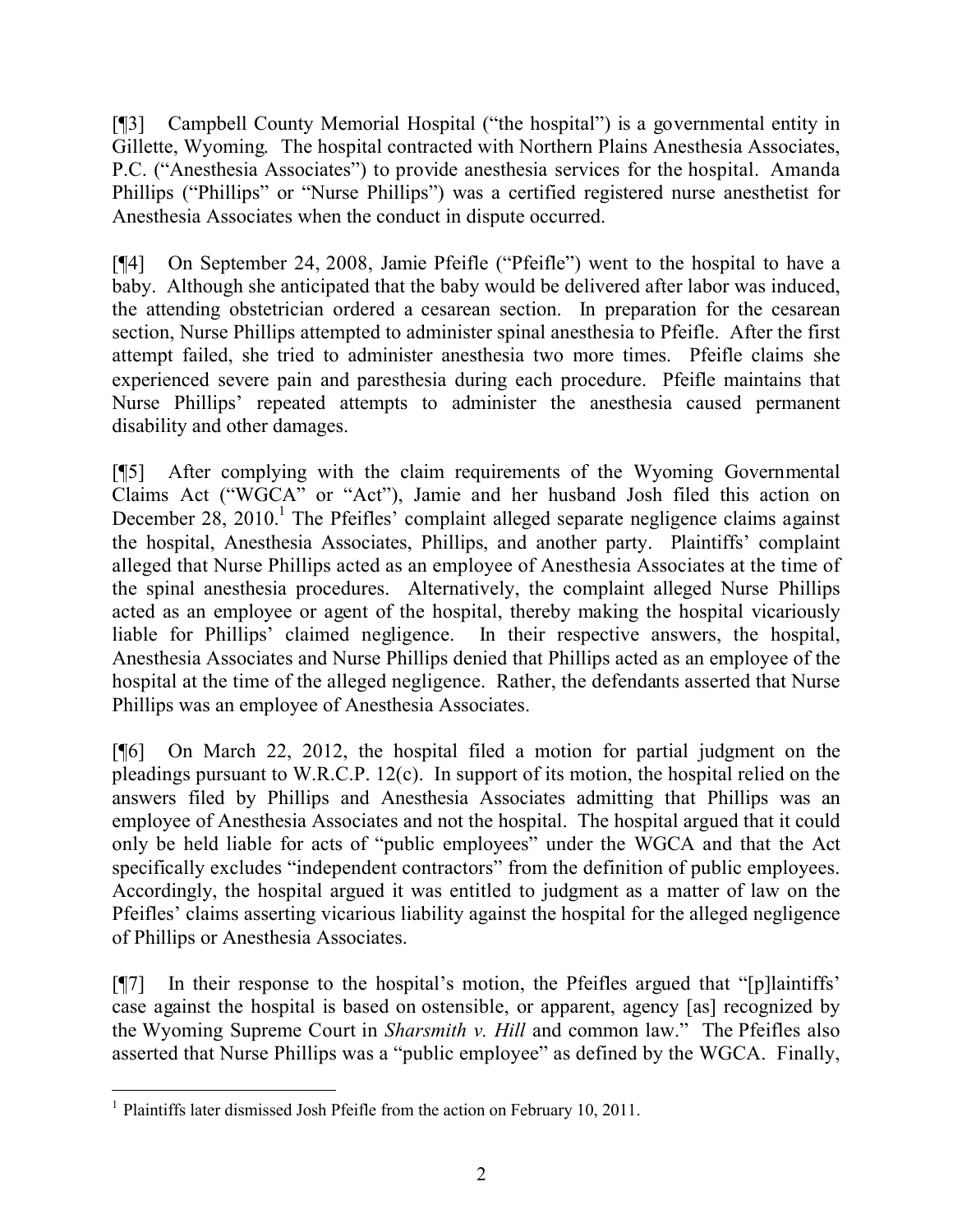the Pfeifles argued the WGCA did not provide immunity to the hospital because the hospital had obtained insurance that covered Phillips, and because the Pfeifles were intended third-party beneficiaries of the contract between the hospital and Anesthesia Associates. The district court issued an order converting the hospital's motion for partial judgment on the pleadings to a motion for partial summary judgment. *See* W.R.C.P.  $12(c)$ .

[¶8] After hearing oral arguments on the hospital's motion, the district court certified the following question to this Court: Does the doctrine of ostensible or apparent agency as announced in *Sharsmith* apply to all hospitals regardless of whether or not they are governmental entities that are protected by sovereign immunity and the requirements of the Wyoming Governmental Claims Act? This Court declined to answer the certified question on August 15, 2012, stating:

> This Court finds that it should decline to answer the question. It does not appear that the certified question "may be determinative of the cause" pending in district court. W.R.A.P. 11.01. Even if the Hospital is immune from suit, it appears that this suit can still go forward against the other defendants.

[¶9] On September 10, 2012, the district court issued its decision letter denying the hospital's motion for partial summary judgment. In so doing, the district court held that *Sharsmith* applies to cases involving government hospitals. The district court further found that the *Sharsmith* factors were satisfied in this case, and that the hospital could be vicariously liable for the actions of a non-employee under the doctrine of ostensible agency.

# *STANDARD OF REVIEW*

[¶10] W.R.C.P. 12(c) prescribes the standard for converting a motion for judgment on the pleadings to a motion for summary judgment.

> If, on a motion for judgment on the pleadings, matters outside the pleadings are presented to and not excluded by the court, the motion shall be treated as one for summary judgment and disposed of as provided in Rule 56, and all parties shall be given reasonable opportunity to present all material made pertinent to such a motion by Rule 56.

W.R.C.P. 12 (c). Because the Pfeifles attached discovery documents to their brief in opposition to the hospital's motion, the district court properly converted the hospital's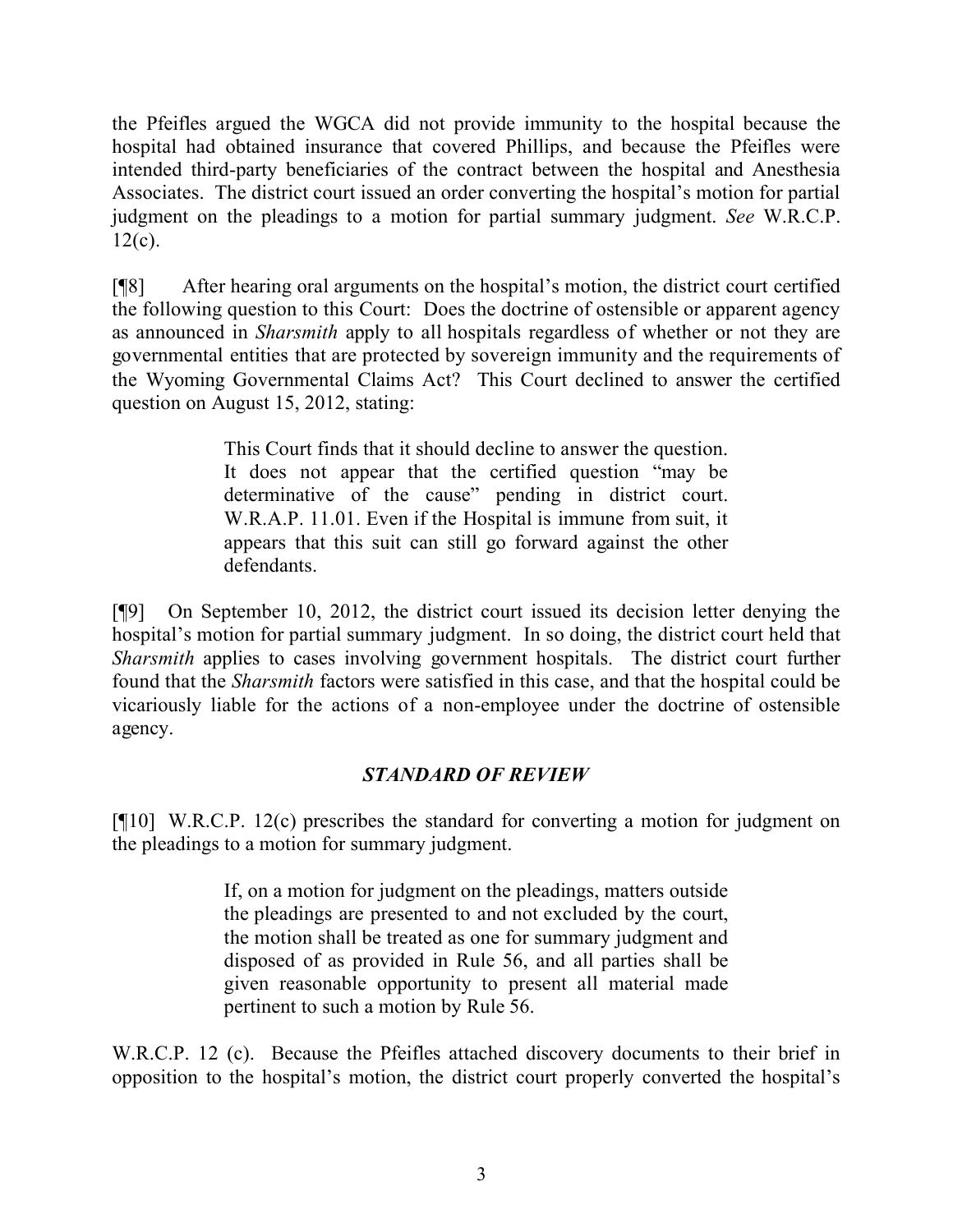motion to one for partial summary judgment. Accordingly, we apply a summary judgment standard of review.

[¶11] Summary judgment is appropriate when there are no genuine issues of material fact and the moving party is entitled to judgment as a matter of law. *Comet Energy Servs., LLC v. Powder River Oil & Gas Ventures, LLC*, 2008 WY 69, ¶ 5, 185 P.3d 1259, 1261 (Wyo. 2008). When summary judgment involves a purely legal determination, we review *de novo* the trial court's summary judgment decision. *Glenn v. Union Pacific R.R. Co.*, 2007 WY 16, ¶ 6, 176 P.3d 640, 642 (Wyo. 2007).

## *DISCUSSION*

[¶12] Before considering the merits of this appeal, we must first address a jurisdictional issue. The denial of a defendant's summary judgment motion is generally not a final appealable order. *Gilstrap v. June Eisele Warren Trust*, 2005 WY 21, ¶ 7, 106 P.3d 858, 861 (Wyo. 2005). This Court has recognized an exception to that rule, however, in cases involving the denial of a defendant's claim of qualified immunity. *Park County v. Cooney*, 845 P.2d 346, 349 (Wyo. 1992). In *State Dep't of Corr. v. Watts,* 2008 WY 19, ¶ 10, 177 P.3d 793, 796 (Wyo. 2008), we determined that the same rationale that favors an exception to the general rule in qualified immunity cases, also applies to summary judgment denials based on a claim of governmental immunity. We specifically held in *Watts* that "an order denying a summary judgment on a claim of governmental immunity is appealable and it is not necessary to grant discretionary review in such circumstances." *Id.* Based on *Watts*, we find that this Court has jurisdiction to hear the hospital's appeal.

[¶13] In analyzing the district court's denial of the hospital's motion, we note that the district court accepted the factual premise that Nurse Phillips acted as an employee of Anesthesia Associates, and not the hospital, when she administered the spinal anesthesia. The district court nevertheless determined that a governmental entity can be vicariously liable for the acts of non-employees or independent contractors based on the doctrine of ostensible agency. The district court based this decision solely on its reading of *Sharsmith.*

[¶14] In *Sharsmith,* this Court considered whether a hospital in Teton County (St. John's Hospital) could be vicariously liable for the alleged negligence of two non-employee pathologists who failed to diagnose a malignant tumor in the plaintiff's leg. This Court initially noted in *Sharsmith* that a hospital is generally liable only for the negligence of its employees, and not for the negligence of physicians who are independent contractors. *Id.*, 764 P.2d at 671. Relying on case law from other jurisdictions as well as the Restatements Second of Torts and Agency, however, this Court adopted the "apparent agency rule." That rule imposes vicarious liability against hospitals for the negligence of those practitioners who are the ostensible or apparent agents of the hospital "regardless of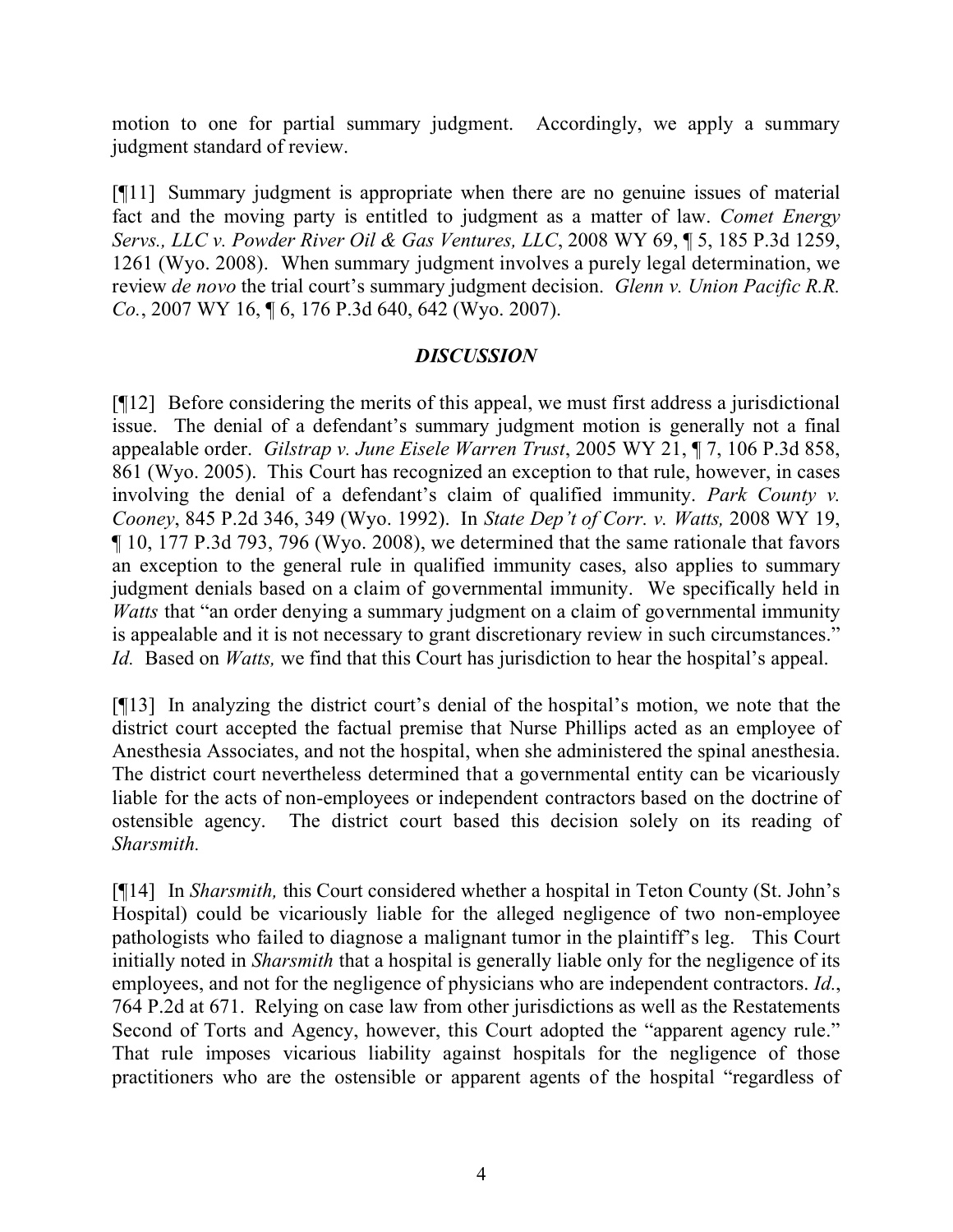whether they are employees or independent contractors." *Id.* at 672. We summarized the apparent agency rule in *Sharsmith* as follows:

> Where a hospital holds itself out to the public as providing a given service, \*\*\* and where the hospital enters into a contractual arrangement with one or more physicians to direct and provide the service, and where the patient engages the services of the hospital without regard to the identity of a particular physician and where as a matter of fact the patient is relying upon the hospital to deliver the desired health care and treatment, the doctrine of respondeat superior applies and the hospital is vicariously liable for damages proximately resulting from the neglect, if any, of such physicians.

*Sharsmith*, 767 P.2d at 672 (quoting *Hardy v. Brantley,* 471 So. 2d 358, 371 (Miss. 1985))*. Sharsmith* did not discuss or address whether the hospital in that case was a governmental entity or a private hospital. Moreover, *Sharsmith* did not discuss the WGCA or the doctrine of sovereign immunity, and did not consider whether the Wyoming Legislature intended to waive sovereign immunity for acts of non-employees of a government hospital under the doctrine of apparent or ostensible agency.

[¶15] The district court in this case acknowledged that *Sharsmith* is silent on these salient issues but determined that *Sharsmith* nevertheless applies to this case. The district court explained its reasoning as follows:

> The court will find that the *Sharsmith* case applies in this situation. The main reason for the court's conclusion is that the hospital involved in *Sharsmith* is a government entity. *See Guier v. Teton County Hosp. Dist.,* 248 P.3d 623 (Wyo. 2011). Even though the Supreme Court did not address this fact in the *Sharsmith* decision this court finds that since both the hospital in this case and the hospital in *Sharsmith* are governmental entities that the same reasoning is applicable. Also, as far as a patient is concerned, there is no difference between a hospital that is a government entity and one that is not.

[¶16] To resolve this appeal, we must first determine whether the legislature, by enacting the WGCA, intended to expressly waive sovereign immunity for acts of nonemployees of a government hospital under the doctrine of ostensible agency. We must also analyze whether our decision in *Sharsmith* interpreted the Act to waive sovereign immunity with regard to claims of ostensible or apparent agency. Because the district court assumed that our decision in *Sharsmith* resulted in a waiver of governmental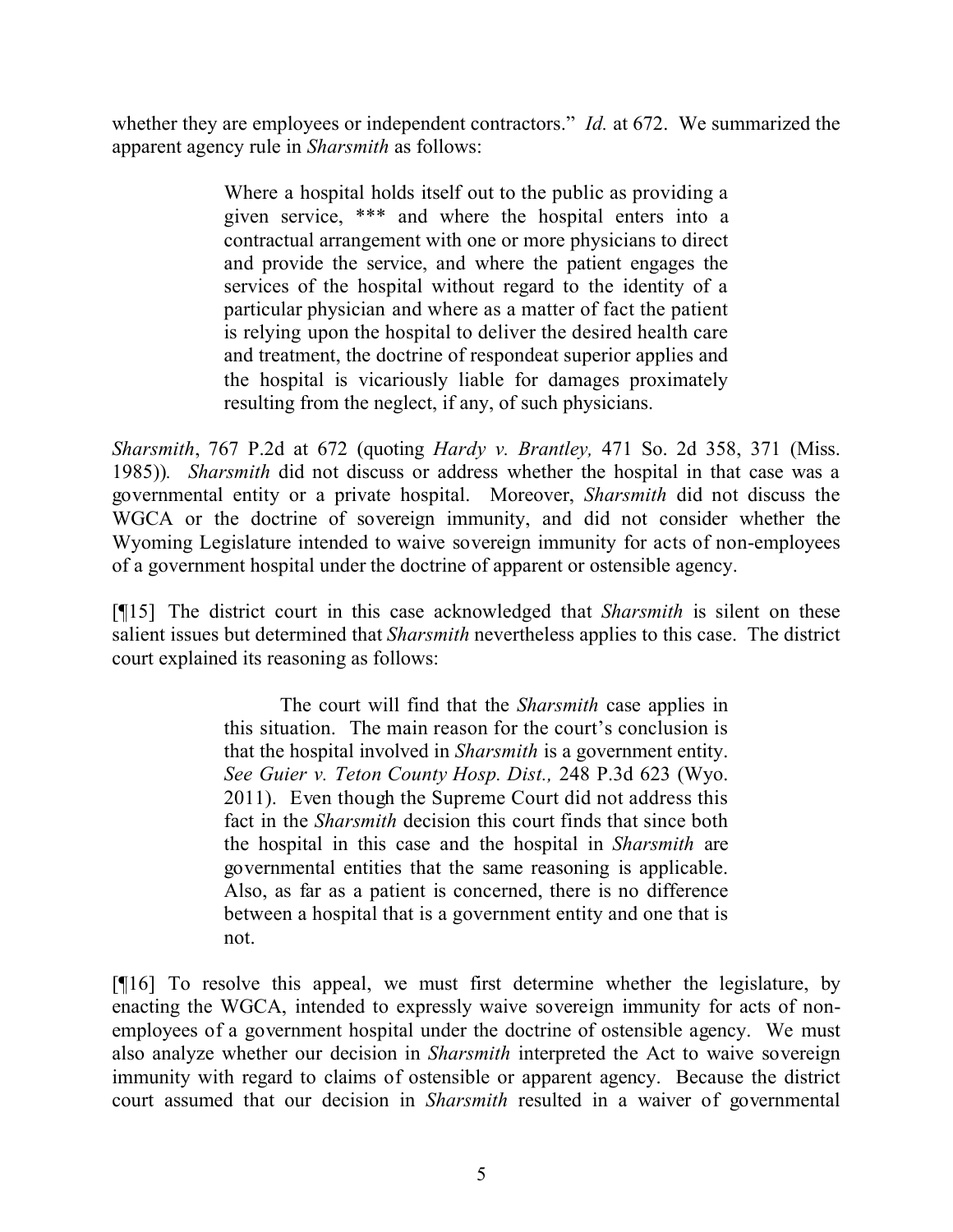immunity, the starting point for our analysis requires a brief discussion of the doctrine of sovereign immunity and the historical underpinnings of the WGCA.

[¶17] There is perhaps no common law doctrine more time honored than the doctrine of sovereign immunity. As this Court noted in *Worthington v. State*, 598 P.2d 796, 801 (Wyo. 1979):

> There are few, if any, precedents or rules that have been recognized longer or followed with greater fidelity than the rule that was set out in the case of *Hjorth Royalty Company v. Trustees of University*, 30 Wyo. 309, 222 P. 9 (1924), which held that Art. 1, § 8, Wyoming Constitution, is not self-executing; that no suit can be maintained against the State until the legislature makes provision for such filing; and, that absent such consent, no suit or claim could be made against the State.

We acknowledged in *Worthington* that the doctrine of sovereign immunity has its "roots in the ancient common law of England which held 'The King can do no wrong' and hence could not be sued in any court of law." *Id.* at 803 (quoting *Perkins v. State,* 252 Ind. 549, 251 N.E.2d 30, 32 (1969)).

[¶18] In reality, of course, the King does "do wrong," but the right to seek redress for such wrong is determined by the policy and will of the legislative body. The constitution of the State of Wyoming embodies this very concept. "Suits may be brought against the state in such manner and in such courts as the legislature may by law direct." Wyo. Const. art. 1, § 8. Until 1979, the Wyoming Legislature had not directly addressed those circumstances in which lawsuits could be maintained against the State of Wyoming, so issues involving sovereign immunity were largely the province of the courts. *See, e.g., Oroz v. Board of County Comm'rs*, 575 P.2d 1155 (Wyo. 1978).

[¶19] In 1979, the Wyoming Legislature abrogated the common law of sovereign immunity in Wyoming, and established sovereign immunity as a legislative construct. *See* Wyo. Stat. Ann. §§ 1-39-101 to 1-39-121 (LexisNexis 2013). The Wyoming Legislature stated its purpose in enacting the WGCA as follows:

> (a) The Wyoming legislature recognizes the inherently unfair and inequitable results which occur in the strict application of the doctrine of governmental immunity and is cognizant of the Wyoming Supreme Court decision of *Oroz v. Board of County Commissioners*, 575 P.2d 1155 (1978). It is further recognized that the state and its political subdivisions as trustees of public revenues are constituted to serve the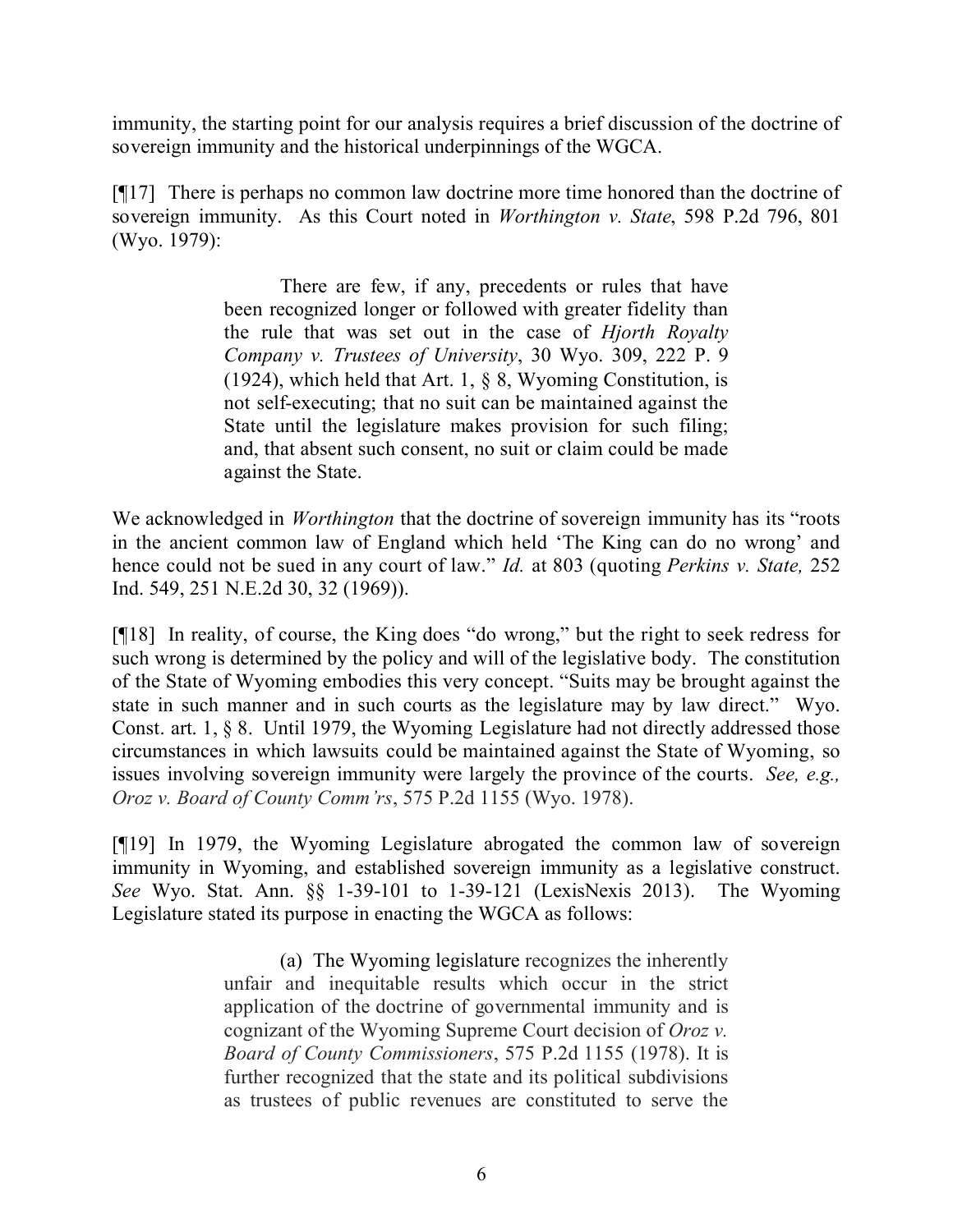inhabitants of the state of Wyoming and furnish certain services not available through private parties and, in the case of the state, state revenues may only be expended upon legislative appropriation. This act is adopted by the legislature to balance the respective equities between persons injured by governmental actions and the taxpayers of the state of Wyoming whose revenues are utilized by governmental entities on behalf of those taxpayers. This act is intended to retain any common law defenses which a defendant may have by virtue of decisions from this or other jurisdictions.

(b) In the case of the state, this act abolishes all judicially created categories such as "governmental" or "proprietary" functions and "discretionary" or "ministerial" acts previously used by the courts to determine immunity or liability. This act does not impose nor allow the imposition of strict liability for acts of governmental entities or public employees.

Wyo. Stat. Ann. § 1-39-102 (LexisNexis 2013). The Wyoming Legislature's purpose in enacting the WGCA is clear. The legislature sought to retain the common law principle that a governmental entity is generally immune from lawsuits, while acknowledging that fairness requires authorizing lawsuits against a governmental entity in certain statutorily defined situations. The legislature therefore created specific statutory exceptions to the general rule of sovereign immunity. The unambiguous language of  $\S$  1-39-104(a) supports this interpretation of the Act: "A governmental entity and its public employees while acting within the scope of duties are granted immunity from liability for any tort except as provided by W.S. 1-39-105 through W.S. 1-39-112 and limited by W.S. 1-39- 121."

[¶20] Since 1979, this Court has consistently held that the WGCA is a "close-ended" tort claims act, which means a claim is barred unless it falls within one of the statutory exceptions. *Sawyer v. Sheridan*, 793 P.2d 476, 478 (Wyo. 1990); *City of Torrington v. Cottier*, 2006 WY 145, ¶ 7, 145 P.3d 1274, 1277 (Wyo. 2006); *Dept. of Corrections v. Watts*, 2008 WY 19, ¶ 14, 177 P.3d 793, 796-97 (Wyo. 2008); *Weber v. State,* 2011 WY 127, ¶ 11, 261 P.3d 225, 227 (Wyo. 2011); *DiFelici v. City of Lander*, 2013 WY 141, ¶ 8, 312 P.3d 816, 819 (Wyo. 2013).

[¶21] In this case, Pfeifle argues that her tort claim falls within the waiver of immunity found in §§ 1-39-109 and 1-39-110 of the Act. Section 1-39-109 provides an express waiver for "public employees" in the operation of any public hospital or in providing public outpatient care. Section 1-39-109 states: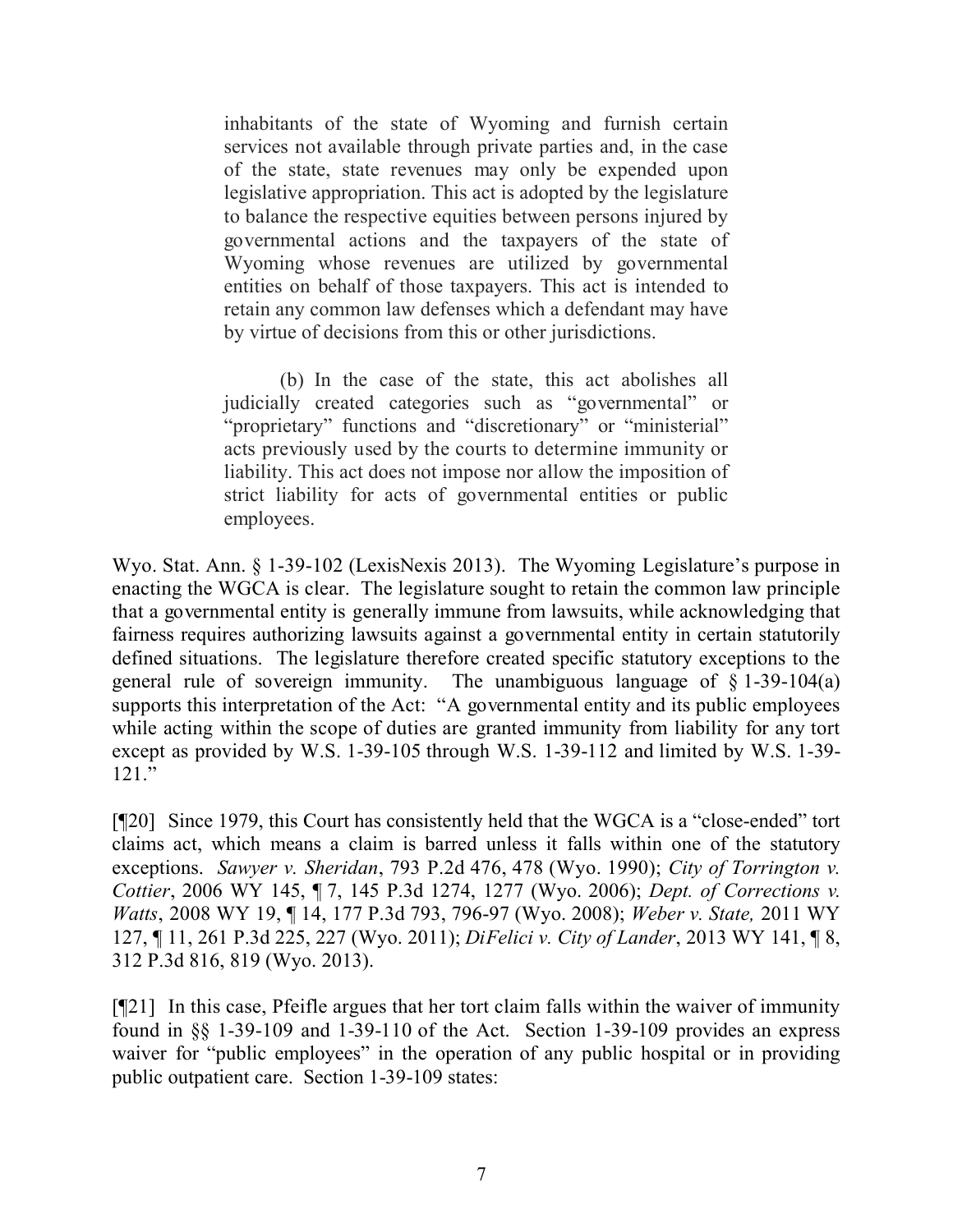A governmental entity is liable for damages resulting from bodily injury, wrongful death or property damage caused by the negligence of *public employee*s while acting within the scope of their duties in the operation of any public hospital or in providing public outpatient health care.

Wyo. Stat. Ann. § 1-39-109 (LexisNexis 2013) (emphasis added).

[¶22] Section 1-39-110 of the Act, in turn, grants an express waiver of immunity for certain health care providers, including contract physicians and nurses providing services for state institutions and county jails. Section 1-39-110(a) states:

> (a) A governmental entity is liable for damages resulting from bodily injury, wrongful death or property damage caused by the negligence of health care providers who are *employees of the governmental entity*, including contract physicians, physician assistants, nurses, optometrists and dentists who are providing a service for state institutions or county jails, while acting within the scope of their duties.

Wyo. Stat. Ann. § 1-39-110 (a) (LexisNexis 2013) (emphasis added).

[ $[923]$ ] The term "public employee" as used in  $\S$  1-39-103 is defined within the Act as follows:

(iv) "Public employee":

(A) Means *any officer, employee or servant* of a governmental entity, including elected or appointed officials, peace officers and persons acting on behalf or in service of a governmental entity in any official capacity, whether with or without compensation;

(B) *Does not include an independent contractor*, *except* as provided in subparagraphs (C) and (F) of this paragraph, or a judicial officer exercising the authority vested in him;

(C) Includes contract physicians, physician assistants, nurses, optometrists and dentists *in the course of providing contract services for state institutions or county jails*;

Wyo. Stat. Ann. § 1-39-103(a)(iv)(A-C) (LexisNexis 2013) (emphasis added).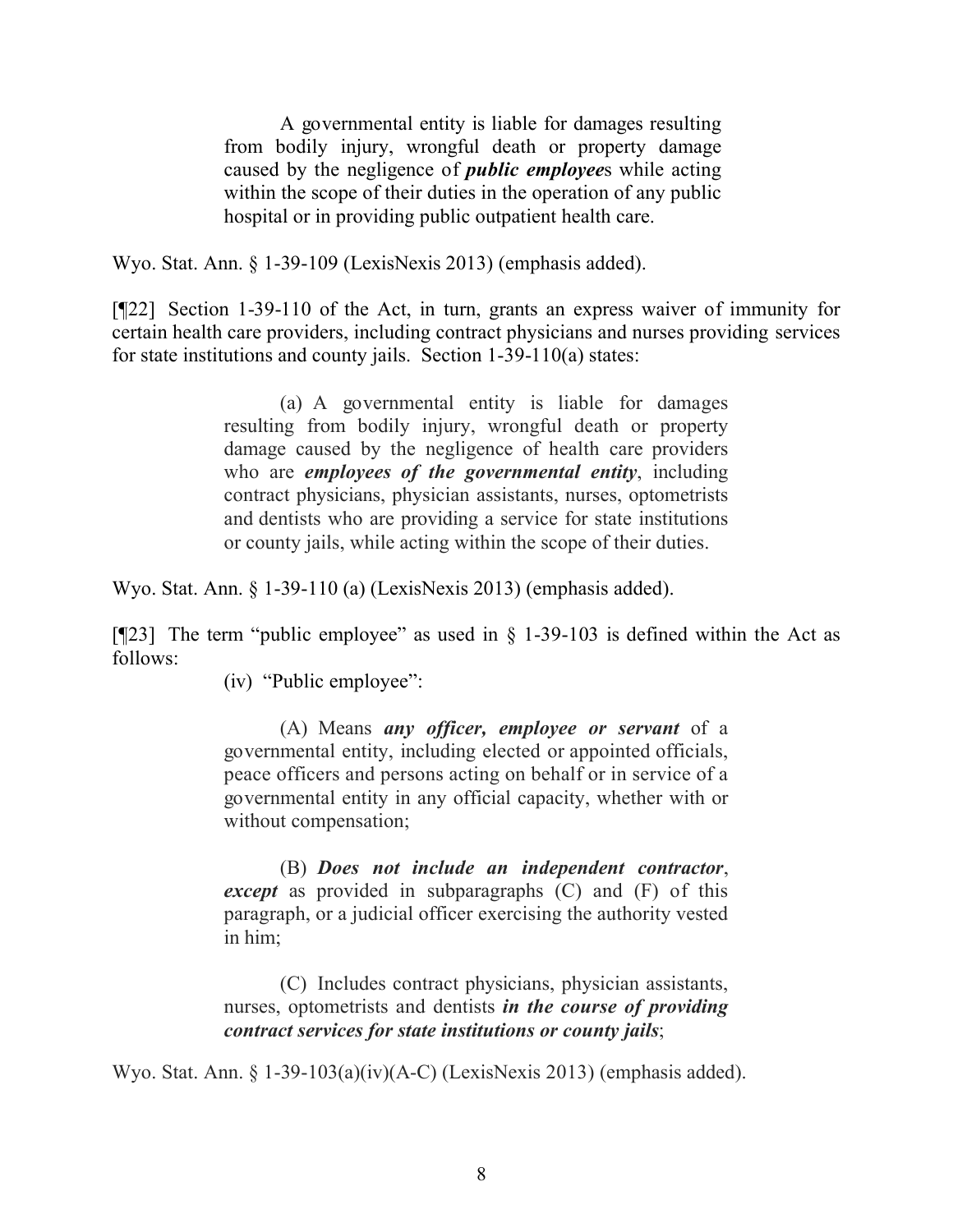[¶24] The term "employees of the governmental entity" as used in § 1-39-110 is not separately defined, but the term is included within the broader definition of "public employee" found in  $\S$  1-39-103(a)(iv)(A). When construing a statute, this Court must read the statute as a whole and give effect to every word, clause and sentence, and construe all parts of the statute *in pari materia*. *Johnson v. City of Laramie*, 2008 WY 73, ¶ 7, 187 P.3d 355, 357 (Wyo. 2008). The term "employees of a governmental entity" is therefore subject to the subsequent modifying language found in both §§ 1-39-  $103(a)(iv)(B)$  and  $1-39-103(a)(iv)(C)$  for "public employees."

[¶25] Reading all the provisions of the Act *in pari materia*, as we must, we find that the plain meaning of "public employee" is clear. "Public employee" begins with the broad definition under the first subparagraph ("any officer, employee or servant of a governmental entity").  $\S$  1-39-103(a)(iv)(A). The definition is restricted by the second subparagraph ("[d]oes not include an independent contractor, except as provided in subparagraph<sup>[]</sup> (C)"). § 1-39-103(a)(iv)(B). The definition is slightly extended by the third subsection ("Includes contract physicians, physician assistants, nurses, optometrists and dentists in the course of providing contract services for state institutions or county jails"). § 1-39-103(a)(iv)(C).

[¶26] Accordingly, for purposes of §§ 1-39-109 and 1-39-110, the only independent contractors that are considered "public employees" are the listed contractors providing health care services for state institutions and county jails.  $\S$  1-39-103(a)(iv)(C). The list of fourteen state institutions created by the legislature does not include any public hospital, except the Wyoming state hospital in Evanston. Wyo. Stat. Ann. § 25-1-201 (LexisNexis 2013). Campbell County Memorial Hospital is not listed and is clearly not a "state institution." Moreover, the hospital in this case is certainly not a county jail. If Phillips is indeed an employee of an independent contractor (as the district court assumed she was), then sovereign immunity has not been waived by either §§ 1-39-109 or 1-39-  $110.<sup>2</sup>$ 

[¶27] Our conclusion that the WGCA does not provide an express waiver of sovereign immunity for non-employees of a governmental hospital does not end our analysis. The district court assumed the doctrine of ostensible agency announced in *Sharsmith* applies

 $2$  We note that the legislature's decision to exclude most independent contractors from the definition of "public employees" under the WGCA is perfectly consistent with the purposes of the Act. In promulgating the Act, the legislature recognized the unfairness of precluding a plaintiff's claim against a governmental entity in situations where the government provides services "not available through private parties." Wyo. Stat. Ann. § 1-39-102 (LexisNexis 2013). When an independent contractor or private party provides the services that injure the plaintiff, however, the plaintiff can maintain a direct cause of action against that private party unconstrained by the doctrine of sovereign immunity. The inequities that prompted the legislature to enact the WGCA simply do not apply when the plaintiff has a claim she can bring against the party that actually provided the services.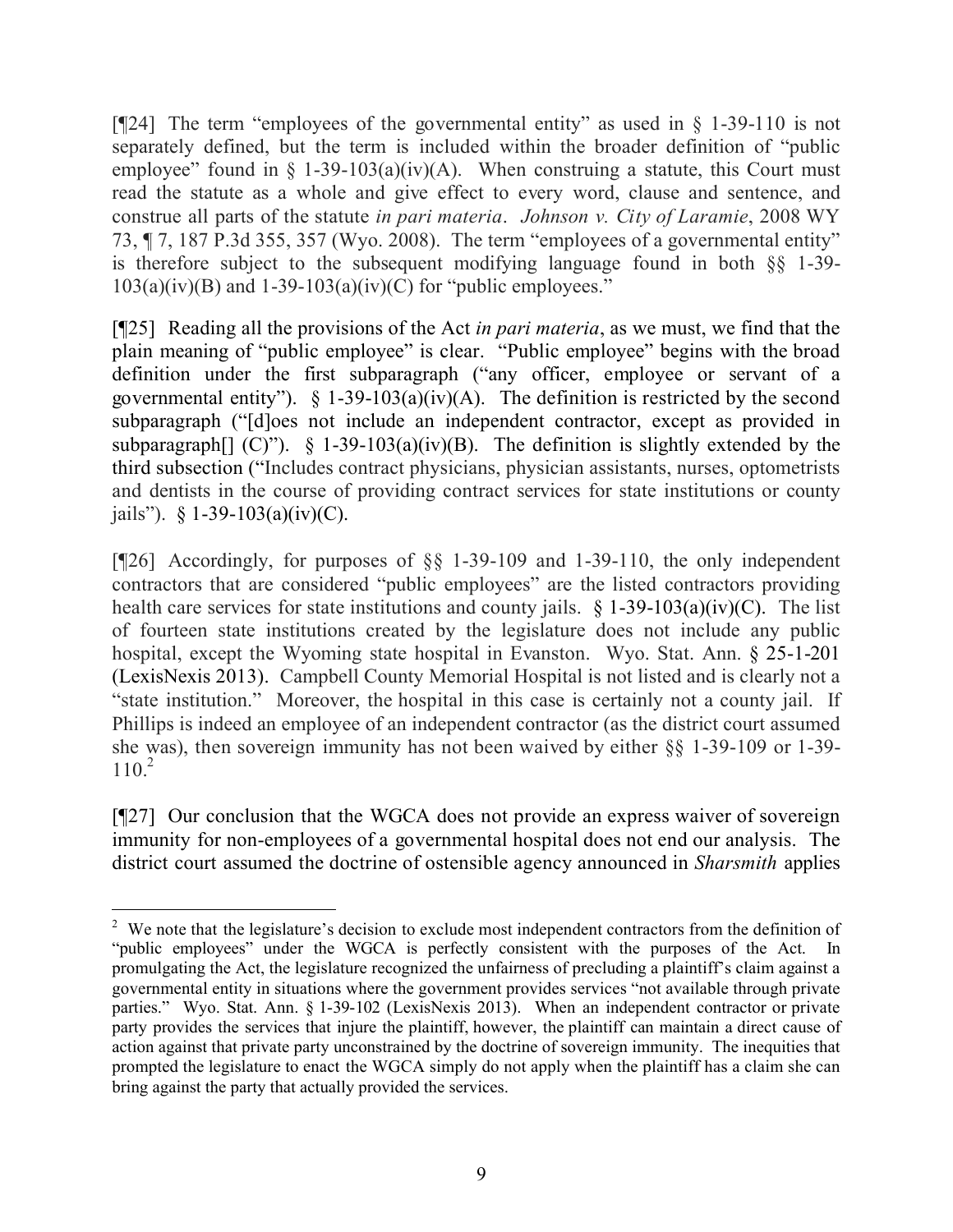to all hospitals, including governmental entities. The district court based its conclusion on the fact that the hospital in *Sharsmith,* like the hospital here, was a governmental entity.<sup>3</sup> The district court therefore assumed that this Court's decision in *Sharsmith* establishes an implicit waiver of sovereign immunity against all hospitals whenever the hospital creates the appearance that an independent contractor is its agent. We disagree.

[¶28] The district court correctly recognized that *Sharsmith* does not discuss either the Wyoming Governmental Claims Act or the doctrine of sovereign immunity. *Sharsmith*  did not address whether the hospital in that case was a governmental entity, and did not discuss whether the legislature intended to waive sovereign immunity for claims against a governmental entity under the Act for acts of an ostensible agent. In the absence of any discussion or analysis of these important topics, it was error for the district court to rely on *Sharsmith* as waiving sovereign immunity in this case.

[¶29] The decision whether or not to waive immunity for a governmental entity belongs to the Wyoming Legislature, not this Court. Wyo. Const. art. 1, § 8. If the legislature had intended to include liability for apparent or ostensible agents within a waiver of governmental immunity, it could have expressly done so. It is not the province of this Court to extend statutory language to individuals not included within the plain language of the statute. As this Court recently emphasized, "[w]ith specific regard to the Wyoming Governmental Claims Act, we have said that we should not 'enlarge, stretch, expand[,] or extend' the statutory language to include 'matters not falling within its express provisions.'" *Sinclair v. City of Gillette*, 2012 WY 19, ¶ 9, 270 P.3d 644, 646 (Wyo. 2012) (quoting *State v. Watts,* 2008 WY 19, ¶ 19, 177 P.3d 793 at 798 (Wyo. 2008)) (internal quotations omitted). Furthermore, in interpreting the Act, we have noted that a covered governmental entity "is liable for only those torts expressly recognized in that Act. *Any invitation to add a particular tort to the statutory list must be addressed to that body*." *Hoff v. City of Casper-Natrona County Health Dep't,* 2001 WY 97, ¶ 32, 33 P.3d 99, 107 (Wyo. 2001) (emphasis added); *Harbel v. Wintermute*, 883 P.2d 359, 367 (Wyo. 1994) (explaining that the legislature, not the courts, must remedy any perceived unfair results under the Act). In light of this precedent, the district court erred in reading *Sharsmith* as implicitly waiving sovereign immunity against governmental entities for acts of ostensible or apparent agents.

 $\overline{a}$ 

<sup>&</sup>lt;sup>3</sup> There is nothing in the *Sharsmith* decision discussing whether the hospital in that case was a private hospital or a governmental entity. There is also nothing in the complaint or answer from that case (which are part of our record) discussing if St. John's Hospital is a governmental entity. The issue was never discussed in *Sharsmith*, nor raised in the underlying complaint or answer in that case. It appears that St. John's Hospital may have waived sovereign immunity by not raising the affirmative defense. *See Pickle v. Board of County Comm'rs*, 764 P.2d 262, 264 (Wyo. 1988). In any event, the district court based its conclusion that the hospital in *Sharsmith* was a governmental entity--not on *Sharsmith--*but on *Guier v. Teton County Hosp. Dist.*, 2011 WY 31, 248 P.3d 623 (Wyo. 2011), where this Court recognized that the Teton County Hospital District, d/b/a St. John's Medical Center is a governmental entity.